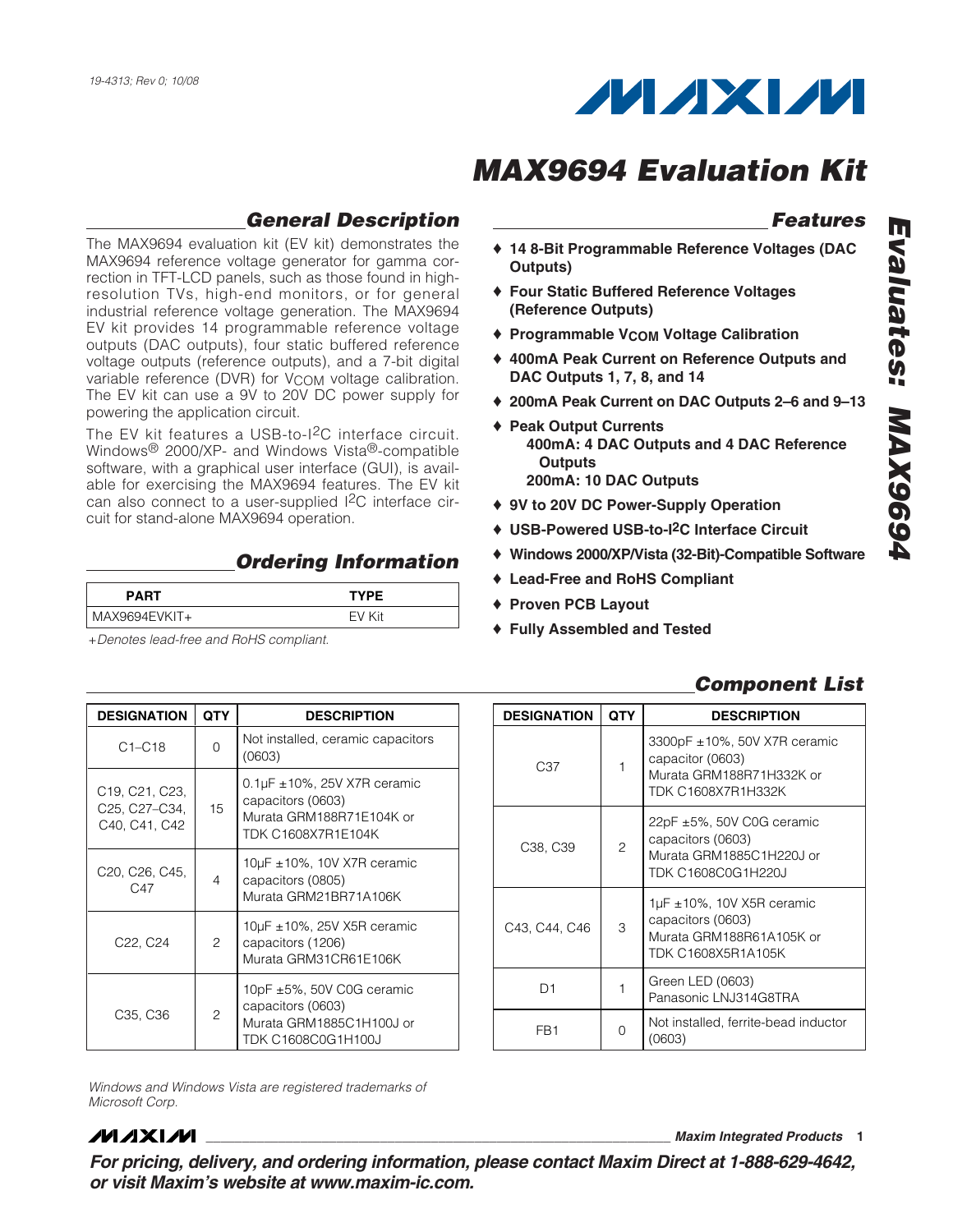| <b>DESIGNATION</b>                                                      | QTY            | <b>DESCRIPTION</b>                                                            |
|-------------------------------------------------------------------------|----------------|-------------------------------------------------------------------------------|
| J1                                                                      | 0              | Not installed, dual-row (2 x 20)<br>40-pin header                             |
| J2                                                                      | 0              | Not installed, dual-row $(2 \times 2)$<br>4-pin header                        |
| JU1                                                                     | 1              | 3-pin header                                                                  |
| JU <sub>2</sub>                                                         | 1              | 5-pin header                                                                  |
| OUT 1-OUT 14.<br>OUTREFUH,<br>OUTREFUL,<br>OUTREFLH,<br><b>OUTREFLL</b> | 0              | Not installed, small PCB test points                                          |
| R1-R20,<br>R29-R46, R58                                                 | 0              | Not installed, resistors (0603)<br>R1-R20, R58 are open;<br>R29-R46 are short |
| R21, R25                                                                | 2              | $100\Omega$ ±1% resistors (0603)                                              |
| R22, R24                                                                | $\overline{c}$ | 4.32k $\Omega$ ±1% resistors (0603)                                           |
| R <sub>23</sub>                                                         | 1              | $1.21\mathrm{k}\Omega \pm 1\%$ resistor (0603)                                |
| R26, R27, R50,<br>R54, R55                                              | 5              | 2.2k $\Omega$ ±5% resistors (0603)                                            |
| R <sub>28</sub>                                                         | 1              | $3.3\mathrm{k}\Omega \pm 1\%$ resistor (0603)                                 |
| R47, R48                                                                | $\overline{c}$ | $27\Omega$ ±5% resistors (0603)                                               |
| R49                                                                     | 1              | 1.5k $\Omega$ ±5% resistor (0603)                                             |
| R <sub>51</sub>                                                         | 1              | 10k $\Omega$ ±5% resistor (0603)                                              |
| R <sub>52</sub>                                                         | 1              | 220Ω ±5% resistor (0603)                                                      |
| R <sub>53</sub>                                                         | $\Omega$       | Not installed, resistor (0402)                                                |
| R <sub>59</sub>                                                         | 1              | $0\Omega \pm 5\%$ resistor (0603)                                             |

## **Component List (continued)**

| <b>DESIGNATION</b>          | QTY            | <b>DESCRIPTION</b>                                                                             |
|-----------------------------|----------------|------------------------------------------------------------------------------------------------|
| U1                          | 1              | Reference voltage generator<br>(32 TQFN-EP*)<br>Maxim MAX9694ETJ+                              |
| U <sub>2</sub>              | 1              | Low-power 16-bit microcontroller<br>(68 QFN-EP*)<br>Maxim MAXQ2000-RAX+                        |
| U3                          | 1              | 93C46 3-wire 16-bit EEPROM (8 SO)                                                              |
| U4                          | 1              | UART-to-USB converter (32 TQFP)                                                                |
| U5                          | 1              | 3.3V regulator (5 SC70)<br>Maxim MAX8511EXK33+T<br>(Top Mark: AEI)                             |
| U <sub>6</sub>              | 1              | 2.5V regulator (5 SC70)<br>Maxim MAX8511EXK25+T<br>(Top Mark: ADV)                             |
| <b>U7</b>                   | $\mathbf{1}$   | Dual bidirectional level translators<br>(8 TDFN-EP*)<br>Maxim MAX3394EETA+T<br>(Top Mark: APE) |
| <b>USB</b>                  | 1              | USB type-B right-angle female<br>receptacle                                                    |
| Y1                          | 1              | 16MHz crystal                                                                                  |
| Y2                          | 1              | 6MHz crystal                                                                                   |
|                             | $\overline{c}$ | Shunts (JU1, JU2)                                                                              |
| $*FD$ $F$ <i>upgood pod</i> | 1              | PCB: MAX9694 Evaluation Kit+                                                                   |

\*EP = Exposed pad.

## **Component Suppliers**

| <b>SUPPLIER</b>                                     | <b>PHONE</b> | <b>WEBSITE</b>              |
|-----------------------------------------------------|--------------|-----------------------------|
| <sup>1</sup> Murata Electronics North America, Inc. | 770-436-1300 | www.murata-northamerica.com |
| Panasonic Corp.                                     | 800-344-2112 | www.panasonic.com           |
| TDK Corp.                                           | 847-803-6100 | www.component.tdk.com       |

**Note:** Indicate that you are using the MAX9694 when contacting these component suppliers.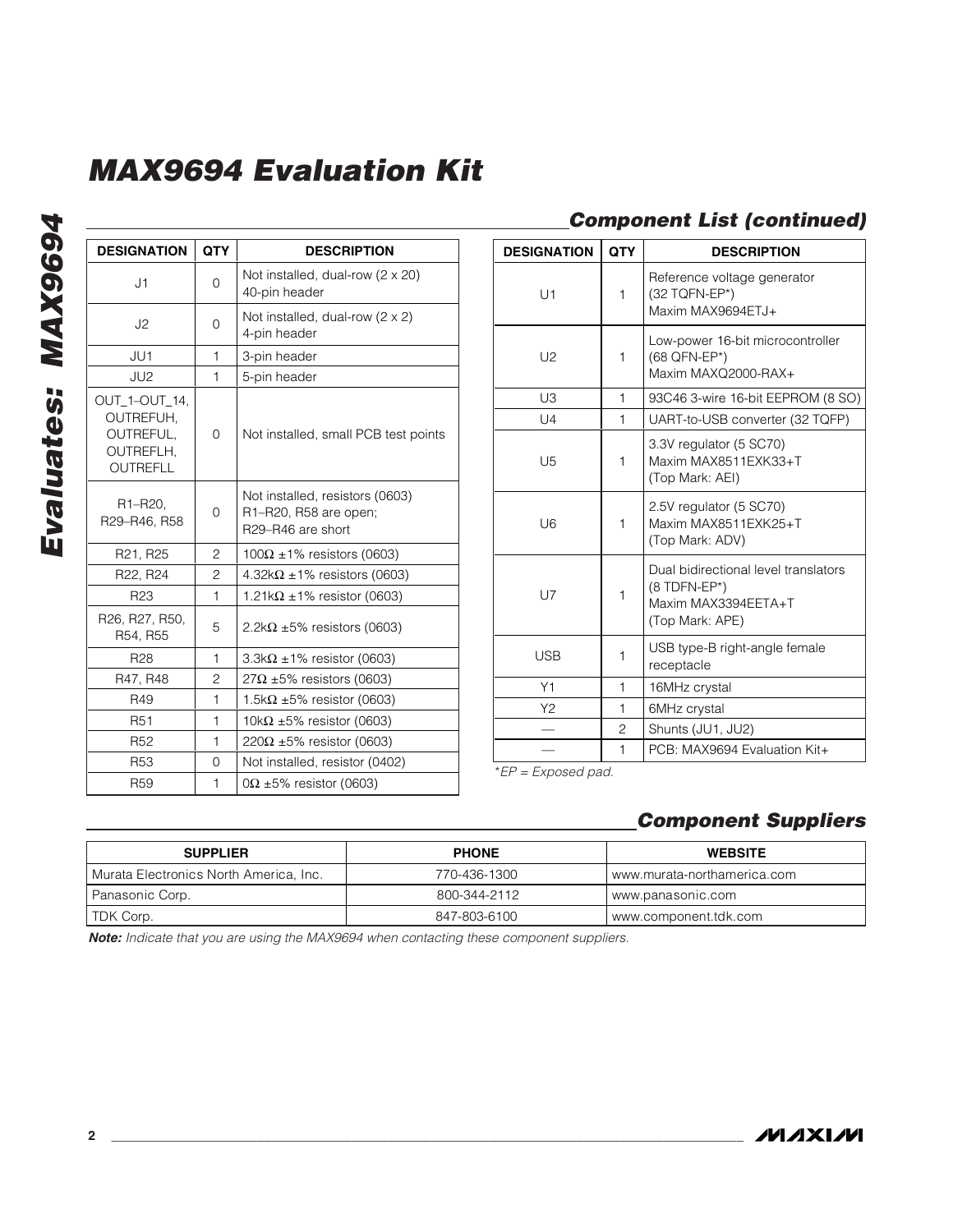## **MAX9694 EV Kit Files**

| <b>FILES</b>        | <b>DESCRIPTION</b>                         |
|---------------------|--------------------------------------------|
| INSTALL.EXE         | Installs the EV kit files on your computer |
| MAX9694.EXE         | Application program                        |
| RFF INI             | Software Initialization File               |
| FTD2XX.INF          | USB device driver file                     |
| UNINST.INI          | Uninstalls the EV kit software             |
| USB_Driver_Help.PDF | USB driver installation help file          |

## **Quick Start**

### **Required Equipment**

Before beginning, the following equipment is needed:

- MAX9694 EV kit (USB cable included)
- A user-supplied Windows 2000/XP- or Windows Vista-compatible PC with a spare USB port
- 9V to 20V DC power supply @ 500mA
- One digital voltmeter (DVM)

#### **Note:** In the following sections, software-related items are identified by bolding. Text in bold refers to items directly from the EV kit software. Text in **bold and underlined** refers to items from the Windows operating system.

**Procedure** The MAX9694 EV kit is fully assembled and tested. Follow the steps below to verify board operation:

- 1) Visit **www.maxim-ic.com/evkitsoftware** to download the latest version of the EV kit software, 9694Rxx.ZIP. Save the EV kit software to a temporary folder and uncompress the ZIP file.
- 2) Install the EV kit software on your computer by running the INSTALL.EXE program inside the temporary folder. The program files are copied and icons are created in the Windows **Start | Programs** menu.
- 3) Connect the USB cable from the PC to the EV kit board. A **New Hardware Found** window pops up when installing the USB driver for the first time. If you do not see a window that is similar to the one described above after 30 seconds, remove the USB cable from the board and reconnect it. Administrator privileges are required to install the USB device driver on Windows.
- 4) Follow the directions of the **Add New Hardware Wizard** to install the USB device driver. Choose the

**Search for the best driver for your device** option. Specify the location of the device driver to be **C:\Program Files\MAX9694** (default installation directory) using the **Browse** button. During device driver installation, Windows may show a warning message indicating that the device driver Maxim uses does not contain a digital signature. This is not an error condition and it is safe to proceed with installation. Refer to the USB\_Driver\_Help.PDF document included with the software for additional information.

- 5) Once the software and hardware installation is complete, disconnect the USB cable from the EV kit.
- 6) Verify that shunts are installed as follows: JU1: Pins 1-2 (on-board 3.3V digital power supply) JU2: Pins 1-2 (MAX9694 write address = 0xE8)
	-
- 7) Connect the USB cable to the EV kit.
- 8) Connect the DVM negative terminal to the AGND PCB pad next to the VREFL\_L PCB pad.
- 9) Connect a voltage probe to the DVM positive terminal for later use.
- 10) Set the power supply to 15V and disable the powersupply output.
- 11) Connect the power-supply positive terminal to the AVDD PCB pad (center of board) and the negative terminal to the nearby AGND PCB pad.
- 12) Enable the power-supply output.
- 13) Start the MAX9694 EV kit software by opening its icon in the **Start | Programs** menu. The EV kit software main window appears, as shown in Figure 1.
- 14) Use the DVM voltage probe to measure the reference input voltages on the VREFU\_H, VREFU\_L, VREFL\_H, and VREFL\_L PCB pads, and type those values into the corresponding edit boxes of the **Reference Voltages (V)** group box in the software.

*IVI A* XI*IV*I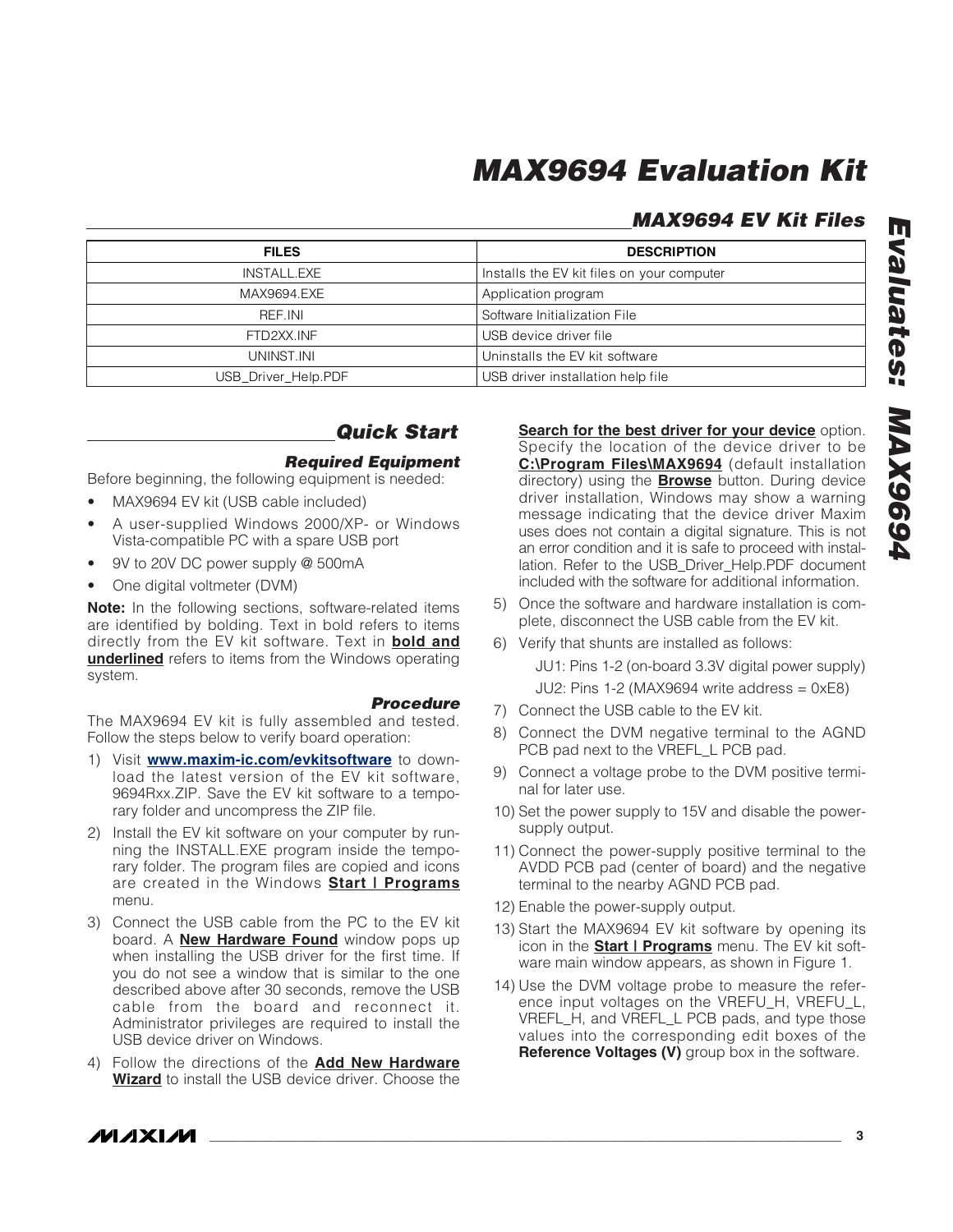16) Use the DVM voltage probe to verify that the DAC output voltages are close to the voltages shown in the **Output (V)** edit boxes for the respective channel.

### **Detailed Description of Software**

15) Press the **Quick Start** button.<br>
16) Use the DVM voltage probe<br>
output voltages are close to<br>
the **Output (V)** edit boxes for t<br> **Detailed Descriptic**<br>
The MAX9694 evaluation softy<br>
shown in Figure 1. The GUI se<br>
detec The MAX9694 evaluation software main window is shown in Figure 1. The GUI software automatically detects the MAX9694 device address and displays it in the **I2C Address Setting** drop-down list and in the software status bar. The DAC output voltages in the **Upper DAC Channels** and **Lower DAC Channels** group boxes are calculated using the upper and lower reference input voltages on PCB pads VREFU\_H, VREFU\_L, VREFL\_H, and VREFL\_L. The reference input voltages

MUST be measured at the appropriate PCB pads and the values entered in the respective **Reference Voltages (V)** edit boxes for the DAC output calculations to be correct.

Upon IC startup, the DAC outputs wake up in highimpedance mode. To exit high-impedance mode, press the **Quick Start** button or perform the following steps:

- 1) Modify any of the DAC channel's register values. Register values are modified using the edit boxes and scrollbars of the **Register Settings** tab. See the Output Register Values section for more information.
- 2) Press the **Load All Values To Registers** button.

The **Quick Start** button loads all registers with the values shown in Figure 1.

| 77 MAX9694 Evaluation Software<br>⊡l⊠<br><b>File Options Help</b>                                                                                                                                                                                                    |
|----------------------------------------------------------------------------------------------------------------------------------------------------------------------------------------------------------------------------------------------------------------------|
| ├ Reference Voltages (V) =<br><b>Quick Start</b><br>AVDD [15.010] VREFU_H [14.860]<br>VREFU_L 8.396 VREFL_H 6.589<br>VREFL_L 0.134                                                                                                                                   |
| Register Settings<br>-DVR_OUT-<br>Load All Values To Registers<br>Load All Reg Values From File<br>Save All Reg Values To File                                                                                                                                       |
| Reg Value<br>- Upper DAC Channels -<br>Ch <sub>6</sub><br>Ch <sub>1</sub><br>Ch <sub>2</sub><br>Ch <sub>3</sub><br>Ch <sub>4</sub><br>Ch <sub>5</sub><br>Ch <sub>7</sub><br>$\overline{63}$<br>12C Address Setting                                                   |
| ۰<br>▼<br>▼<br>▼<br>0xE8<br>255<br>212<br>169<br>$\sqrt{126}$<br>$\overline{83}$<br>40<br>╔<br>Reg Value<br>▾<br>13.770<br>12.680<br>14.860<br>11.590<br>10.500<br>9.410<br>8.396<br>Output (V)<br><b>☑</b> Auto Detect Address<br>- Lower DAC Channels <sup>.</sup> |
| Ch 14<br>Ch10<br>Ch 11<br>Ch 13<br>Ch8<br>Ch <sub>9</sub><br>Ch 12<br><b>MAXIM</b><br>$\overline{\phantom{a}}$<br>$\blacktriangledown$                                                                                                                               |
| 255<br>212<br>169<br>126<br>⊠<br>40<br>╔<br>Reg Value<br>6.589<br>5.501<br>3.324<br>2.235<br>1.147<br>0.134<br>4.412<br>Output (V)                                                                                                                                   |
| MAX9694 EVKIT found.<br>I2C Address is 0xE8.                                                                                                                                                                                                                         |

Figure 1. MAX9694 Evaluation Software Main Window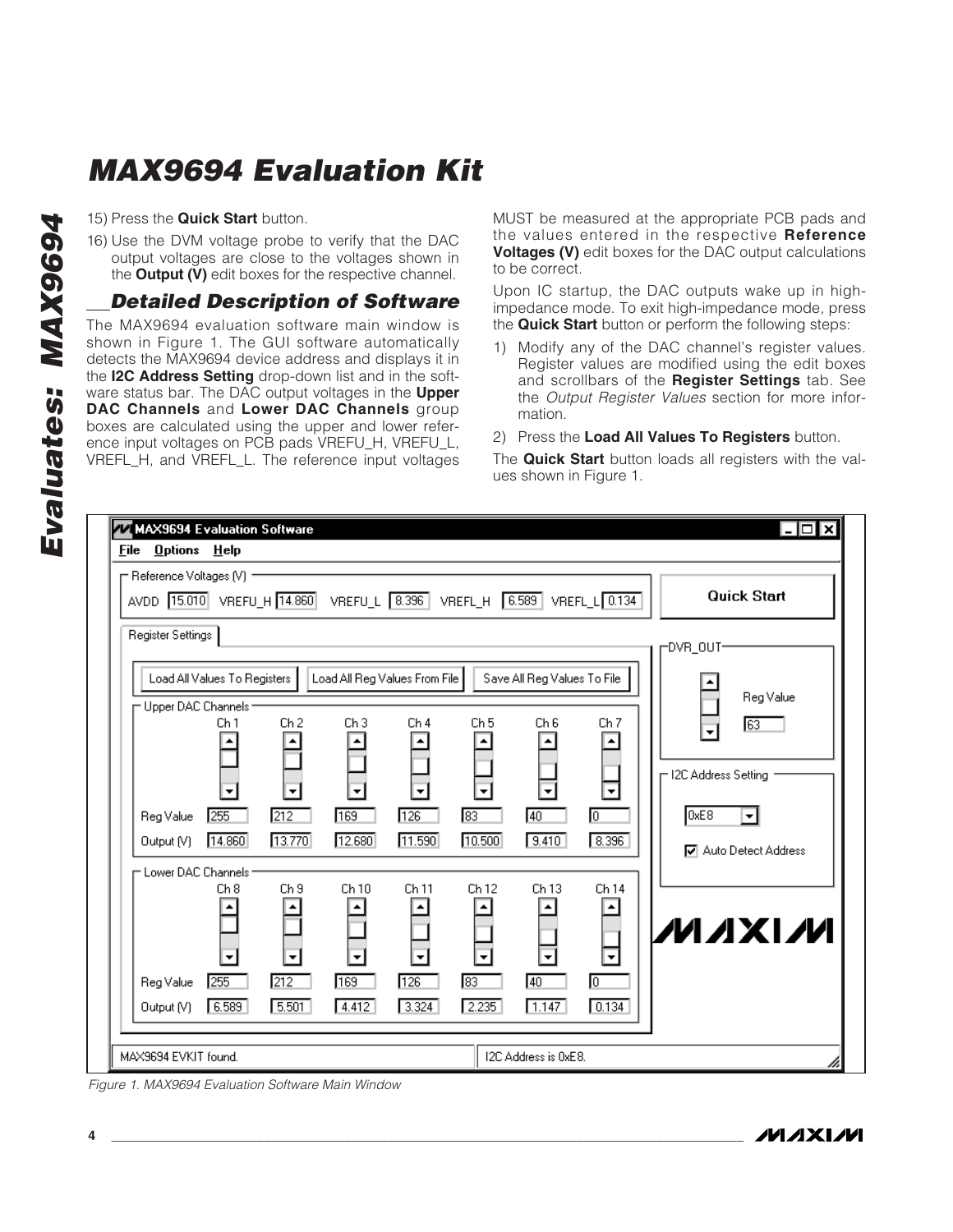## **I<sup>2</sup>C Address Setting**

The MAX9694's I2C slave address is displayed in the **I2C Address Setting** drop-down list and in the bottom status bar of the software window. If an address is manually selected in the drop-down list, the software verifies the address and changes the address displayed appropriately. If no acknowledge is received from the EV kit, a pop-up window opens, directing the user to properly set jumper JU2 on the EV kit. If the **Auto Detect Address** checkbox is checked, the software automatically detects the I2C address of the MAX9694.

**Upper and Lower DAC Output Voltages** The upper and lower DAC output voltages are generated using an on-board resistor-divider network. The user can also apply external references to the VREFU\_H, VREFU\_L, VREFL\_H, and VREFL\_L and AGND PCB pads. The voltages on these four pads MUST be captured and typed into the appropriate edit boxes in the **Reference Voltages (V)** group box for the calculated DAC output voltages shown in the **Upper DAC Channels** and **Lower DAC Channels** group boxes to be correct.

The transfer function for the upper DAC channels is:

$$
V_{OUT} = VREFU_{-}L + \frac{D}{256} \times (VREFU_{-}H - VREFU_{-}L)
$$

The transfer function for the lower DAC channels is:

$$
V_{OUT} = VREFL_{L} + \frac{D}{256} \times (VREFL_{H} - VREFL_{L})
$$

In both equations, D is the register's decimal value. Refer to the MAX9694 IC data sheet for more details.

When the evaluation software is run for the first time, the reference input-voltage values in the **Reference Voltages (V)** group box are loaded from an initialization file (REF.INI). When the program is closed, the current values are logged into the initialization file. The next time the program is run, the latest values are loaded automatically.

### **Output Register Values**

Each DAC channel's register value can be set in three ways within the **Upper DAC Channels** and **Lower DAC Channels** group boxes by:

- Moving the channel's scrollbar.
- Typing register values directly into the channel's **Reg Value** edit box (decimal 8-bit equivalent).
- Typing the expected output voltage in the channel's

**MAX9694 Evaluation Kit**

**Output (V)** edit box. The software uses a register value that generates a voltage closest to the desired voltage value.

When a register value is changed, the corresponding field changes its color to red. A user should synchronize the GUI fields and actual device registers by pressing the **Load All Values To Registers** button.

The **Load All Reg Values From File** button is used to load all the register values and reference voltages from a user-selected text file. The **Save All Reg Values To File** button is used to save all the register values and reference voltages on the current GUI to a user-named text file.

### **VCOM Calibration**

V<sub>COM</sub> calibration is controlled using the scrollbar and edit box of the **DVR\_OUT** group box (see the Hardware Configuration for V<sub>COM</sub> Calibration section to make use of this feature). The register value for the 7-bit DAC controls the DVR\_OUT sink current adjusting the voltage at the DVR\_OUT pin as follows:

$$
\mathsf{V}_{\textsf{DVR}} = \left(\frac{\mathsf{R20}}{\mathsf{R19}+\mathsf{R20}}\right) \times \left(1 - \left(\frac{\mathsf{D}+1}{128}\right) \times \left(\frac{\mathsf{R19}}{20 \times \mathsf{R28}}\right)\right) \times \textsf{AVDE}
$$

where D is the DVR OUT 7-bit register value and AVDD is the voltage at the AVDD PCB pad.

#### **Advanced User Interface**

A serial interface can be used by advanced users by clicking **Options | Interface (Advanced Users)** from the menu bar.

Click on the **2-wire interface** tab shown in Figure 2. Press the **Hunt for active listeners** button to obtain the current MAX9694 slave address in the **Target Device Address:** combo box. In the **General commands** tab select **1 – SMBusWriteByte(addr,cmd,data8)** in the **Command (SMBus Protocols, Raw Block Read/Write, EEPROM Read/Write)** drop-down list. Enter the desired values into the **Command byte:** and **Data Out:** combo boxes and then press the **Execute** button.

## **Detailed Description of Hardware**

The MAX9694 EV kit demonstrates the MAX9694 reference voltage generator in a 32-pin TQFN surfacemount package with an exposed pad. EV kit applications include gamma correction in TFT-LCD panels, such as those found in high-resolution TVs, high-end monitors, or for general industrial reference voltage generation. Using four input reference voltages (DAC reference inputs), the MAX9694 EV kit provides 14 programmable reference voltage outputs (DAC out-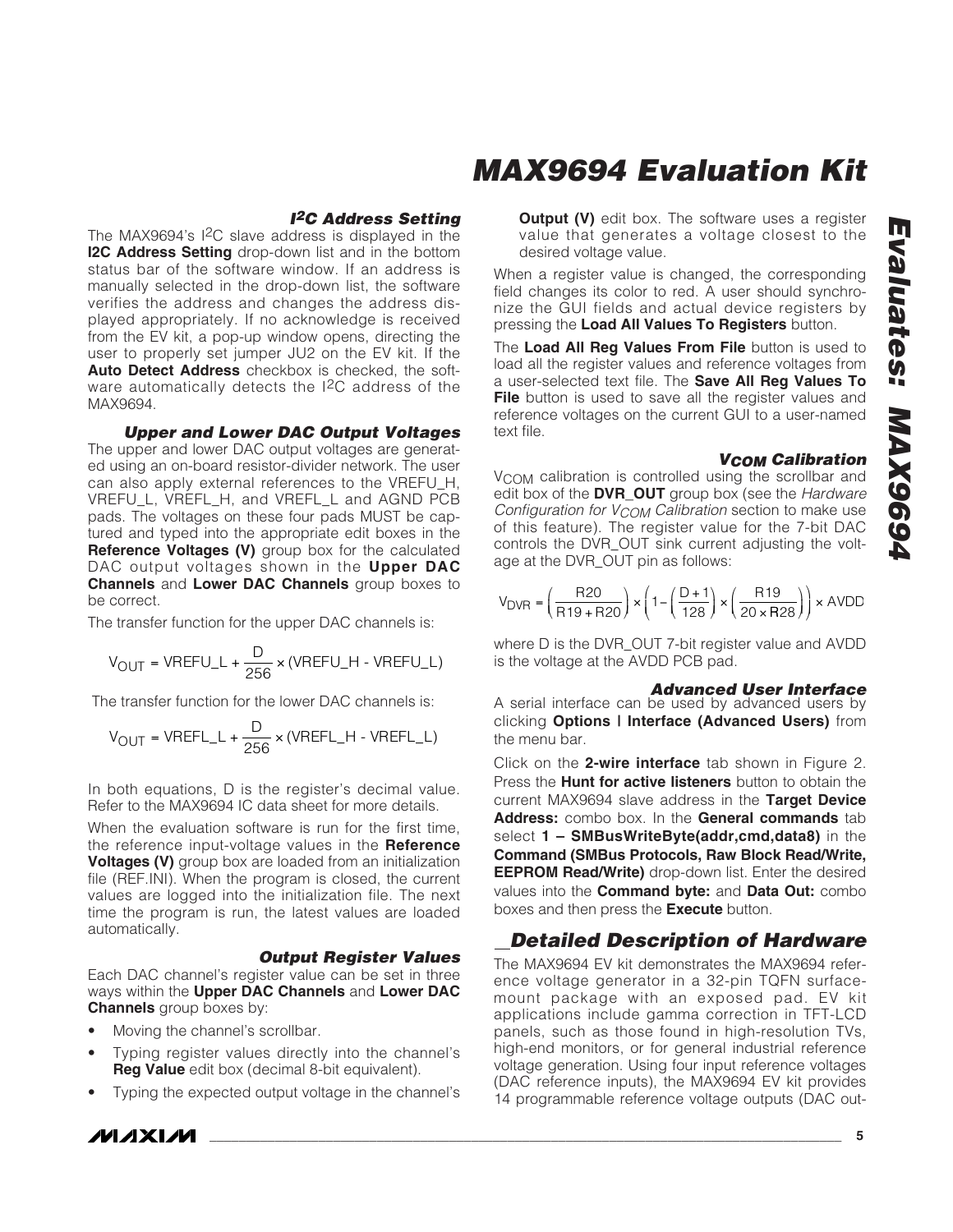|                | Connection 2-wire interface                                                     |           |                  |         |                           |
|----------------|---------------------------------------------------------------------------------|-----------|------------------|---------|---------------------------|
| Device Address |                                                                                 |           |                  |         |                           |
|                | <b>Target Device Address:</b>                                                   | 0xE8      | 1110100r/w<br>۰ı |         | Hunt for active listeners |
|                |                                                                                 |           |                  |         |                           |
|                | General commands   EEPROM data dump   SMBus register watch   Low Level commands |           |                  |         |                           |
|                | =Command (SMBus Protocols, Raw Block Read/Write, EEPROM Read/Write)=            |           |                  |         |                           |
|                | 1 - SMBusWriteByte(addr,cmd,data8)                                              |           | ▼                | Execute | <b>PASS</b>               |
|                |                                                                                 |           |                  |         |                           |
| Command byte:  | 0x00                                                                            | Data Out: | (0x00, 0xCD)     |         | ▼                         |
| Byte count:    |                                                                                 | Data In:  | ?                |         |                           |
|                | Use SMBus PEC Packet Error Correction byte                                      |           |                  |         |                           |
|                |                                                                                 |           |                  |         |                           |
|                |                                                                                 |           |                  |         |                           |
|                |                                                                                 |           |                  |         |                           |
|                |                                                                                 |           |                  |         |                           |
|                |                                                                                 |           |                  |         |                           |
|                |                                                                                 |           |                  |         |                           |
|                |                                                                                 |           |                  |         |                           |

Figure 2. Advanced I<sup>2</sup>C User Interface Window (2-Wire Interface Tab)

puts), four static buffered reference voltage outputs (reference outputs), and a 7-bit DVR output for calibrating a VCOM voltage.

To monitor the MAX9694 EV kit's 14 DAC outputs (OUT1–OUT14), and four reference outputs (OUT\_REFU\_H, OUT\_REFU\_L, OUT\_REFL\_H, and OUT\_REFL\_L), use header J1 or the labeled test points. Reference outputs OUT\_REFU\_H, OUT\_REFU\_L, OUT\_REFL\_H, OUT\_REFL\_L and DAC outputs OUT1, OUT7, OUT8, and OUT14 provide 400mA of peak current. DAC outputs OUT2–OUT6 and OUT9–OUT13 provide 200mA of peak current. Please stay within the MAX9694 IC's power rating. Refer to the MAX9694 IC data sheet for more information.

The on-board resistor-divider network (R21–R25) generates the reference inputs (REFU\_H, REFU\_L, REFL\_H, and REFL\_L). The user can also apply external reference voltages to the VREFU\_H, VREFU\_L, VREFL\_H, and VREFL\_L PCB pads after removing resistors R21–R25.

The EV kit uses a 9V to 20V DC power supply, connected across the AVDD and AGND PCB pads, for powering the EV kit application circuit. The EV kit may require up to 500mA of supply current depending on output loading.

*IVIJIXIJV*I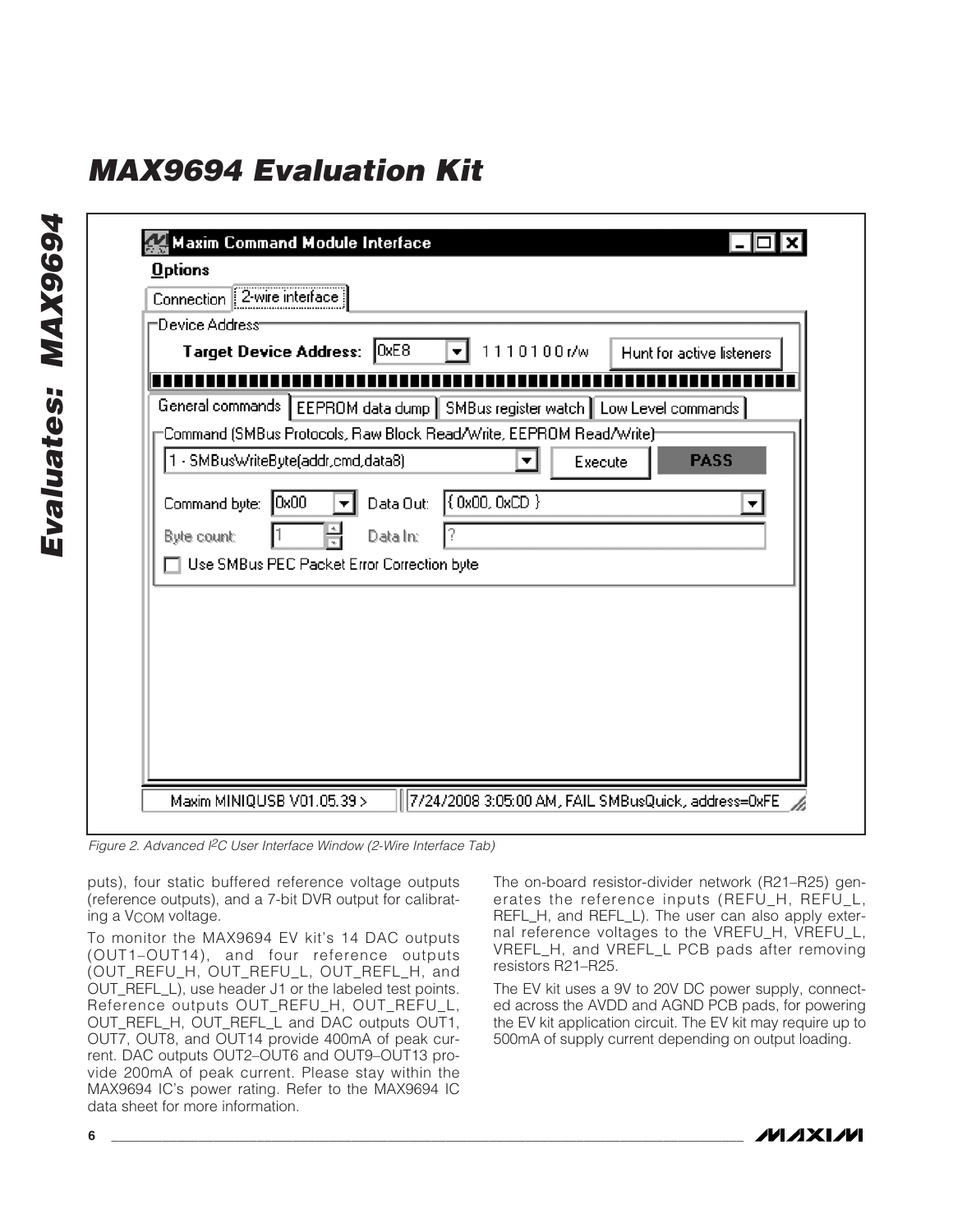The USB-to-I2C interface circuit is powered by 2.5V and 3.3V Maxim MAX8511 voltage regulators. The application circuit's digital supply (DVDD) can operate from the on-board 3.3V supply or from a 2.7V to 3.6V user supply. A Maxim MAX3394E dual, bidirectional level translator provides logic-level translation between the MAXQ2000 low-power 16-bit microcontroller and the featured MAX9694 reference voltage generator.

### **Hardware Configuration for VCOM Calibration**

To make use of the MAX9694  $V_{\text{COM}}$  calibration feature, connect the DVR\_OUT PCB pad to a V<sub>COM</sub> amplifier or install appropriate values for resistors R19 and R20. By default, the EV kit comes with 3.3kΩ installed at set resistor R28. Refer to the Digital Variable Reference (DVR) section of the MAX9694 IC data sheet for more information.

#### **Digital Supply Configuration**

The MAX9694 EV kit provides two options to power the MAX9694 DVDD, digital supply input. DVDD can operate from the 3.3V supply generated by the USB-to-I2C interface circuit or from a user-supplied 2.7V to 5.5V DC power supply connected across the DIN and DGND PCB pads. The user supply must provide a minimum of 100mA. See Table 1 to configure DVDD using jumper JU1.

**Caution:** Always ensure that DVDD is powered before AVDD.

### **MAX9694 Slave Address Description**

The MAX9694 I<sup>2</sup>C slave address can be set by jumper JU2. The slave address can be set to one of four different addresses. See Table 2 for slave address configuration.

### **Stand-Alone User-Supplied I2C Communication**

The MAX9694 EV kit can be used in stand-alone operation to interface with a user's I2C system without using a PC. To use the MAX9694 EV kit with a user-supplied I2C interface, perform the following steps:

- 1) Disconnect the USB cable from the EV kit.
- 2) Cut open the shorting traces of jumper J2 on the top layer.
- 3) Move the jumper JU1 shunt to pins 2-3.
- 4) Connect the positive terminal of a user-supplied 2.7V to 5.5V DC power supply to the DIN PCB pad and the negative terminal to the nearby DGND PCB pad.
- 5) If the user-supplied I2C interface circuit includes pullup resistors for SDA and SCL, remove resistors R26 and R27. Resistors R26 and R27 are pulled up to DVDD.
- 6) Connect the user-supplied I2C interface signals and signal ground return to the EV kit PCB pads, as shown in Table 3.

### **Table 1. Digital Supply Configuration (Jumper JU1)**

| <b>SHUNT POSITION</b> | <b>DVDD PIN CONNECTION</b> | <b>DVDD POWER</b>                           | <b>1<sup>2</sup>C COMMUNICATION</b> |
|-----------------------|----------------------------|---------------------------------------------|-------------------------------------|
| $1-2^{*}$             | 3.3V                       | On-board                                    | On-board                            |
| $2 - 3$               | DVDD PCB pad               | User-supplied<br>DVDD range: 3.3V to 5.5V** | On-board                            |
| $2 - 3$               | DVDD PCB pad               | User-supplied<br>DVDD range: 2.7V to 5.5V   | User-supplied                       |

\*Default position.

\*\* Minimum DVDD is limited to 3.3V by the USB-to-I<sup>2</sup>C interface circuit 3.3V logic level.

### **Table 2. Slave Address Configuration (Jumper JU2)**

| <b>SHUNT</b>    | A0 PIN            | <b>MAX9694 ADDRESS (hex)</b> |             |
|-----------------|-------------------|------------------------------|-------------|
| <b>POSITION</b> | <b>CONNECTION</b> | <b>WRITE</b>                 | <b>READ</b> |
| $1 - 2^*$       | <b>DGND</b>       | 0xE8                         | 0xE9        |
| $1-3$           | DIN               | 0xEA                         | 0xEB        |
| $1 - 4$         | <b>SCL</b>        | 0xEC                         | 0xED        |
| 1-5             | SDA               | 0xFF                         | 0xEF        |

\*Default position.



## **Table 3. User-Supplied I2C Interface**

| <b>USER-SUPPLIED</b><br><b>SIGNAL</b> | <b>SIGNAL</b>           | <b>EV KIT PCB PAD</b> |
|---------------------------------------|-------------------------|-----------------------|
| <b>SDA</b>                            | $12C$ data              | <b>SDA</b>            |
| SCL                                   | $12C$ clock             | SCL                   |
| <b>GND</b>                            | Signal ground<br>return | <b>DGND</b>           |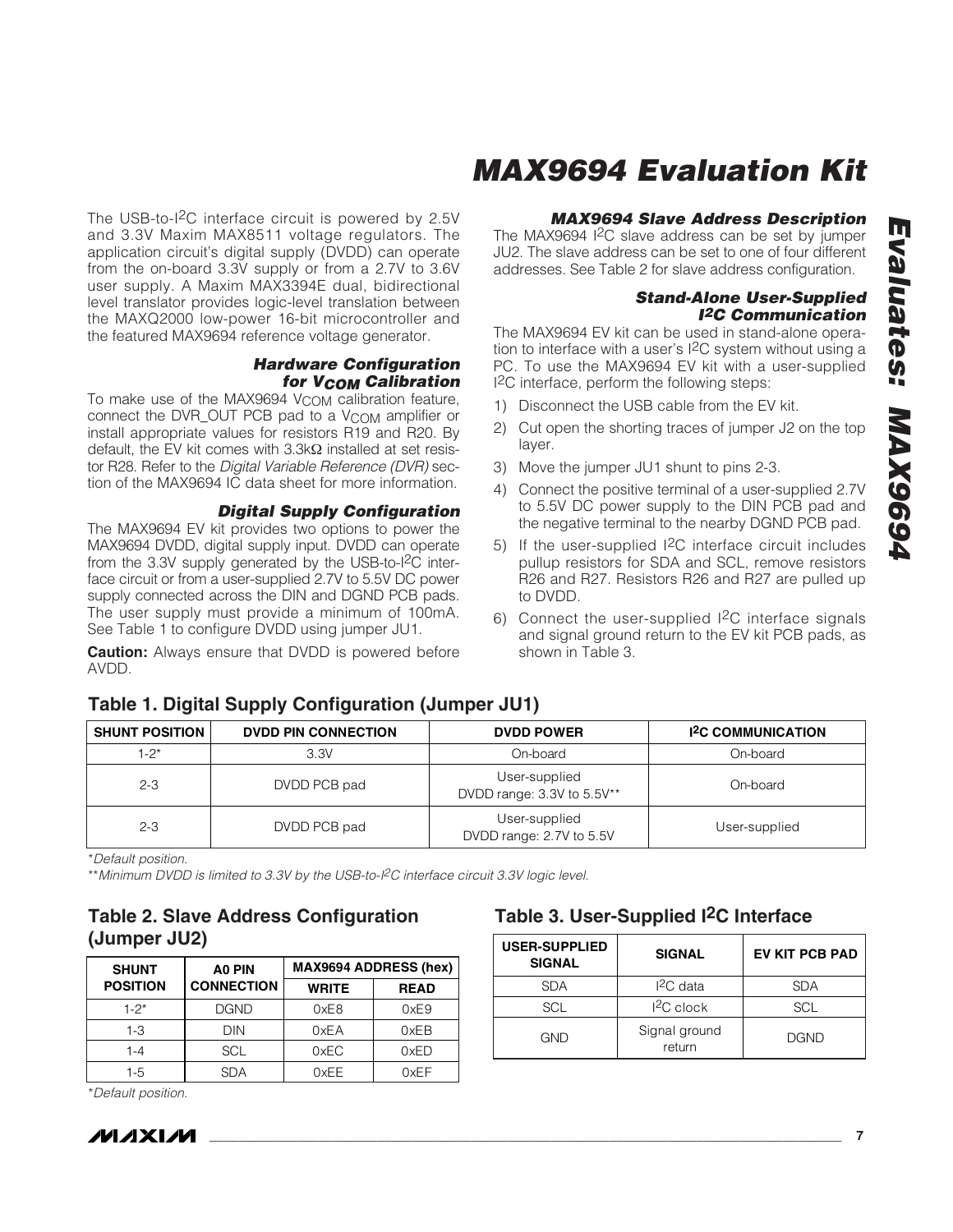

Figure 3. MAX9694 EV Kit Schematic—Application Circuit

**MAXIM** 

**Evaluates: MAX9694**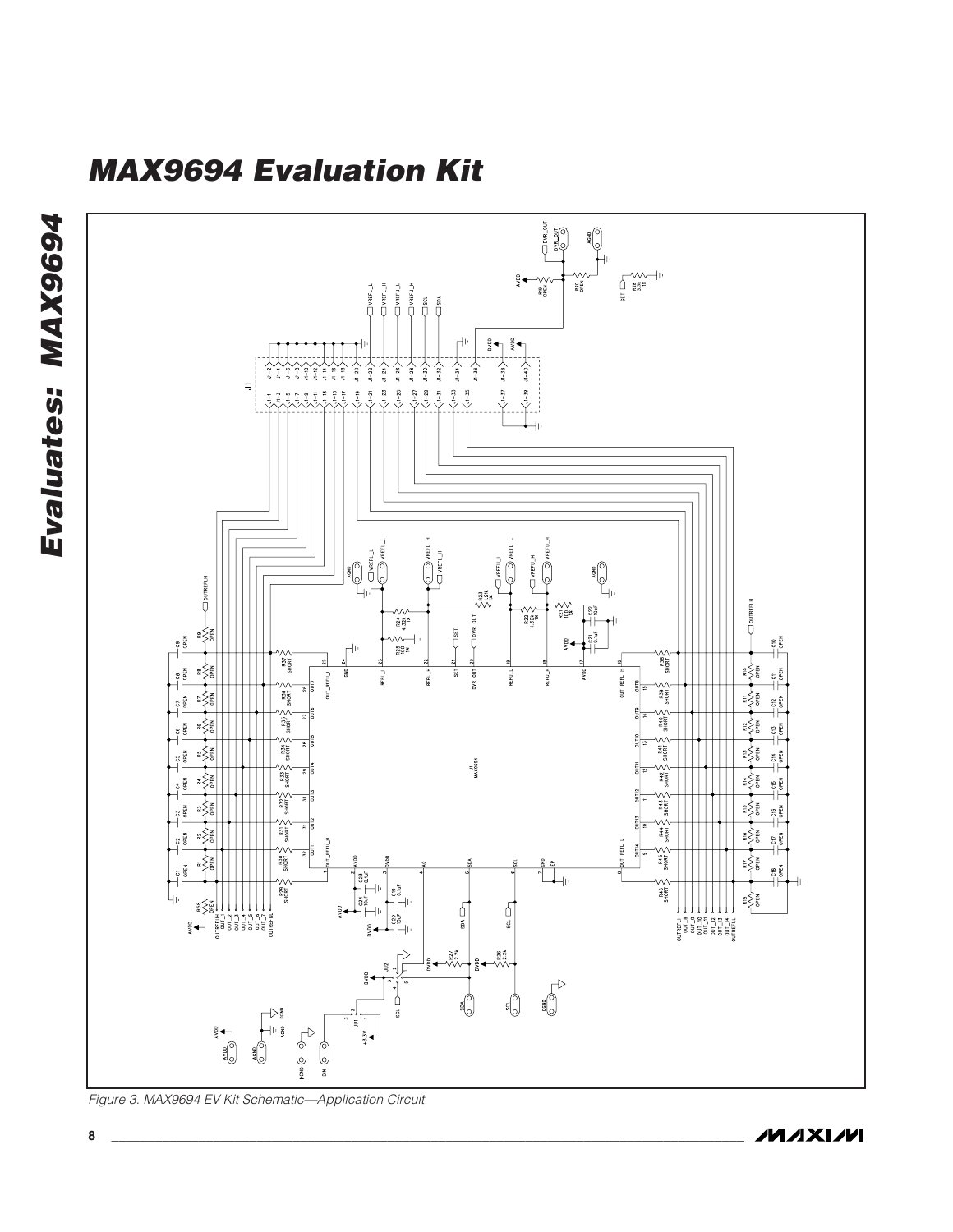

Figure 4. MAX9694 EV Kit Schematic—USB-to-I<sup>2</sup>C Circuit

**MAXIM**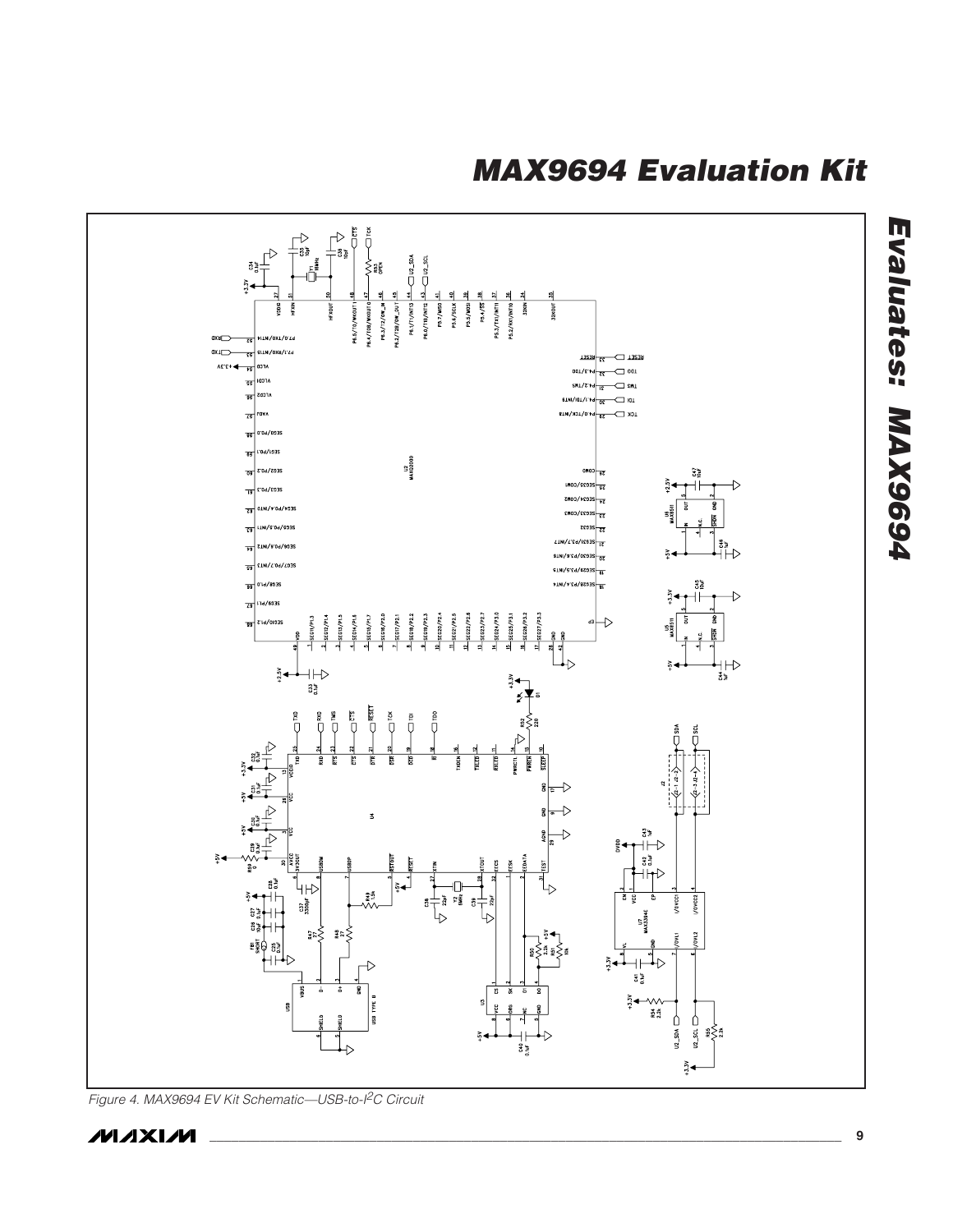

Figure 5. MAX9694 EV Kit Component Placement Guide—Component Side

**Evaluates: MAX9694**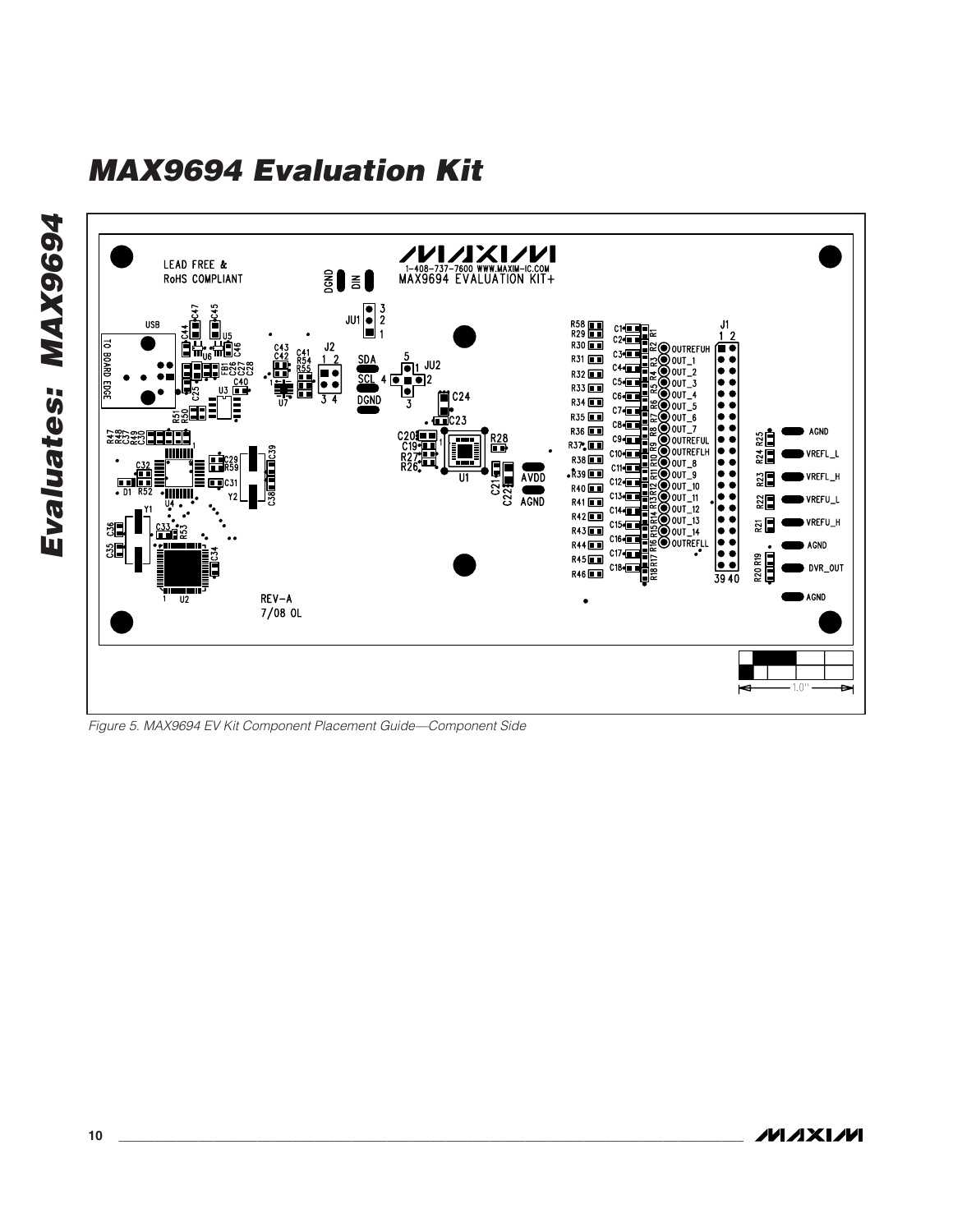

Figure 6. MAX9694 EV Kit PCB Layout—Component Side